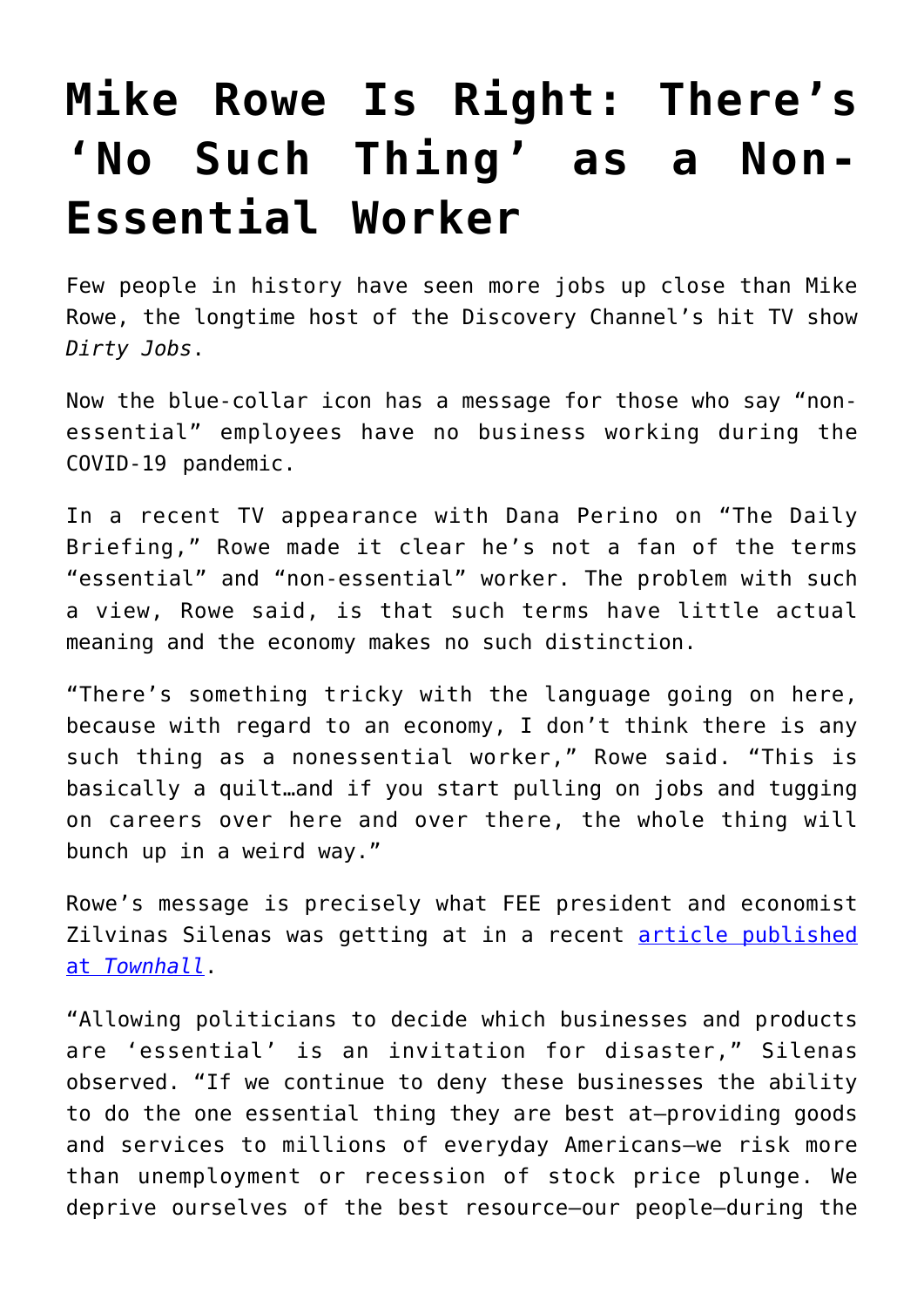time of need."

The truth is, all workers are essential.

Unfortunately, all too often what is deemed "essential" is simply what's convenient to state leaders making the decisions. Few would suggest that liquor store owners are inherently more essential than pizza parlor owners—except perhaps state revenue collectors. No doubt this is the same reason Michigan Gov. Gretchen Whitmer concluded that [lottery](https://thefederalist.com/2020/04/14/in-name-of-coronavirus-michigan-governor-bans-seed-sales-but-allows-lottery-tickets/) [tickets are essential](https://thefederalist.com/2020/04/14/in-name-of-coronavirus-michigan-governor-bans-seed-sales-but-allows-lottery-tickets/), but gardening seeds are not.

Liquor stores and lottery tickets aren't especially "essential" to Americans, just state budgets. But as one Washington State sheriff [noted](https://m.facebook.com/story.php?story_fbid=2754200934627471&id=2043990622315176) in April, this seems to be the criteria state leaders often use to determine what is "essential" and "non-essential": whether it helps the government's bottom line.

When the state picks winners and losers it's not only unfair, however. It's also destructive.

As the great economist Leonard Read so artfully showed in the classic work "[I, Pencil,](https://fee.org/resources/i-pencil/)" the economy is vast and interconnected. Individuals can't make anything themselves, not even a simple pencil. Entrepreneurs and corporations rely on millions of others to provide the goods and services they require. No single central planner could possibly know all the materials that go into the countless life-sustaining products that propel our economy—and continue to propel us through the current pandemic.

The Pennsylvania Chamber of Commerce politely [pointed this out](https://www.pachamber.org/media/3040/Joint_Statement_on_Governors_COVID19_order_03202020/) in March when they warned that many of the "non-lifesustaining businesses" closed by Gov. Tom Wolf's orders were in fact crucial to the supply chain of other businesses.

Nearly two months later, the consequences of shutting down "non-essential" businesses is even more apparent. The U.S.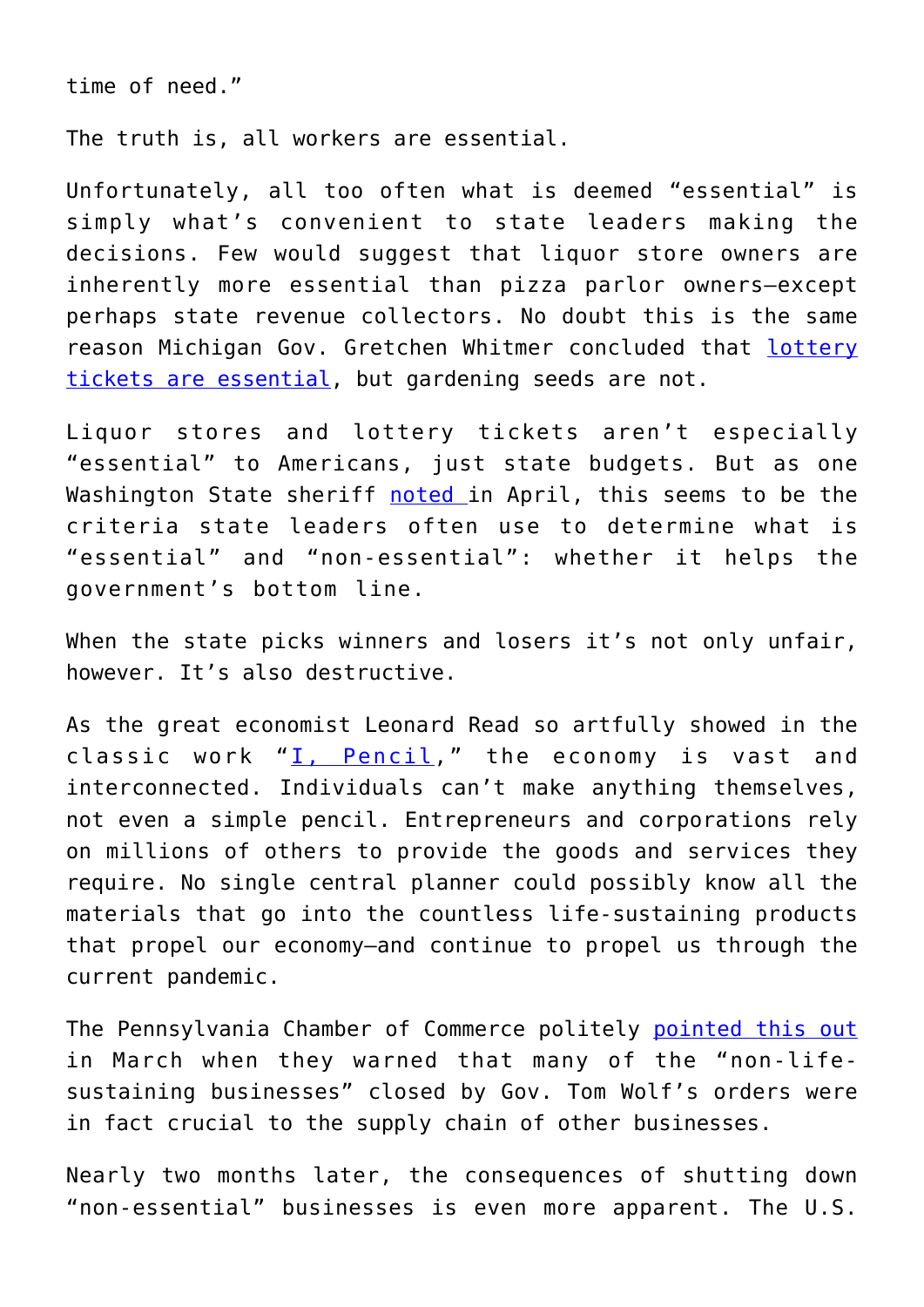supply chain [is creaking](https://www.actionnewsjax.com/living/food-cooking/disruption-us-food-supply-chain-impacts-local-businesses-families/ZHNSTQIWYREADIRH7QGS3XKJVU/), putting many sectors, small businesses, and American families at risk.

Economist Antony Davies and political scientist James Harrigan recently explained [why these food disruptions are happening](https://fee.org/articles/meat-supply-disruptions-are-the-bitter-harvest-of-the-non-essential-worker-fallacy/).

"We cannot declare one business 'unnecessary' without, by extension, declaring unnecessary every other business that relies on it, and every business that relies on those businesses," Davies and Harrigan write. "Food is necessary, and because of that delivery trucks are necessary, and because of that engine fuses and wiper blades are necessary, and because of that plastic packaging in which fuses and blades are sold is necessary, and on and on."

Harrigan and Davies make a similar point as Rowe using a different metaphor.

"Our economy is not a series of individual supply chains. It is a single, unified supply web. Cut the web in any place and the whole structure weakens," they write.

Quilt or unified supply web, the point is the same.

If state leaders wish to persist in these harmful lockdowns, they should consider using classifications that are at least more intellectually honest, such as "preferred" workers and "non-preferred" workers.

Because Mike Rowe is correct: all workers are essential.

—

*This article was originally published on FEE.org. Read the [original article.](https://fee.org/articles/mike-rowe-is-right-there-s-no-such-thing-as-a-non-essential-worker/)*

*Dear Readers,*

*Big Tech is suppressing our reach, refusing to let us advertise and squelching our ability to serve up a steady*